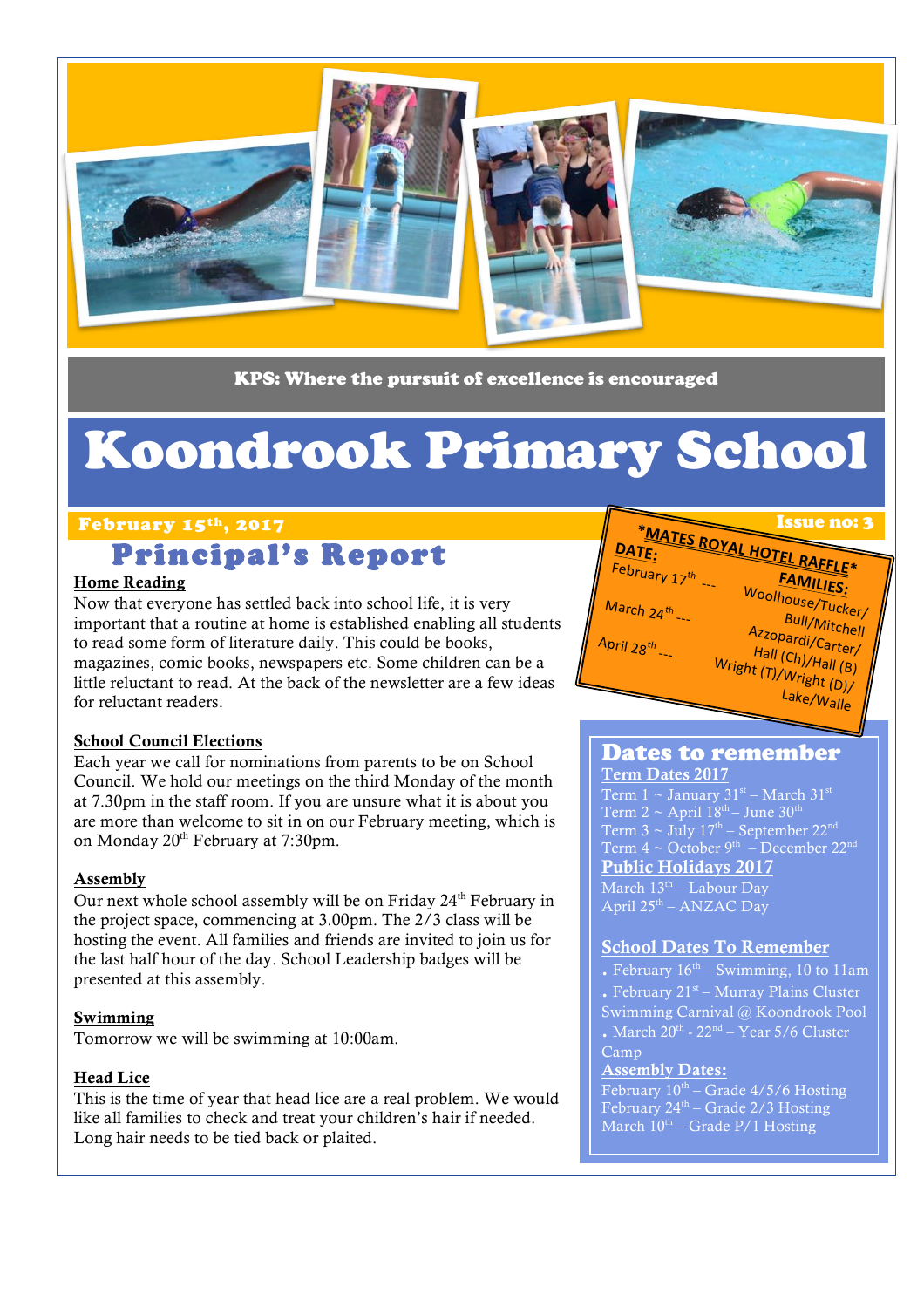#### School Fees

School Council has set the school fees at \$160 for 2017. The fees include costs incurred for student supplies and books, ICT, MARC and MACC Levies. School fees can be paid in full or in instalments, either by cash or by Bpay. The Bpay code for your payment is on the statement that was sent home recently.

#### Zone Swimming

Congratulations to, Jonathan, Lachlan, Montanna, Pyper, Emma, Emily W, Maddie W and Elektra for representing the school at the zone trials in Kerang on Monday. It was great to see the children enjoying the day, having a go and mixing with the other children from the small schools. You should all be very proud of your efforts. Montanna, Pyper and Maddie W will now represent the school in Swan Hill on Monday 27<sup>th</sup> February. Thank you to all the parents who helped out with transport, supervision, time keeping, photography and cheering and encouraging the children.

#### Mates Royal Hotel

It is our turn to sell raffle tickets at Mates Royal Hotel on Friday from 5:00pm until 8:00pm. The Woolhouse/Tucker/Bull and Mitchell families are on duty this week. This is a great fundraiser for us and we thank Mates Hotel for their continuing support of our school.

#### Farmers Market

We are out of recess and back on deck this Sunday in Barham. We don't have a lot of produce from the garden for sale so any donations of produce would be greatly appreciated. We would love to see as many of our students at the market lending a hand, even if only for a short while. We generally set up at 8.30am. The market is over by 12.00pm.

#### Murray Plains Swimming Sports

Next Tuesday 21<sup>st</sup> February the Murray Plains Swimming Sports are being held at the Koondrook Pool. We have changed the program so that students can only swim in all lengths or all widths or all novelty events. This is to make everything run as smooth as possible and to make it an enjoyable day for the kids. If any family has a shade shelter we could borrow we'd appreciate it. We'd like to have one to marshal the novelty swimmer events. We will be setting up at 7:30am and we would really appreciate any help. The program starts at 10:00am, children need to be there by 9:45am. There will be a bus leaving from the school. Children need to make sure they have bathers, towel, t-shirt/rashie, sun screen, water, snacks and lunch. We will take their school hats. The kiosk will also be open on the day. We will need parents to help with judging, please see Janice if you are able to help out.

#### Review Family Fire Plans

With the resumption of school it is a timely reminder to review and update family fire plans. As per the schools OH&S schedule, a practice school fire drill will be scheduled in the month of February.

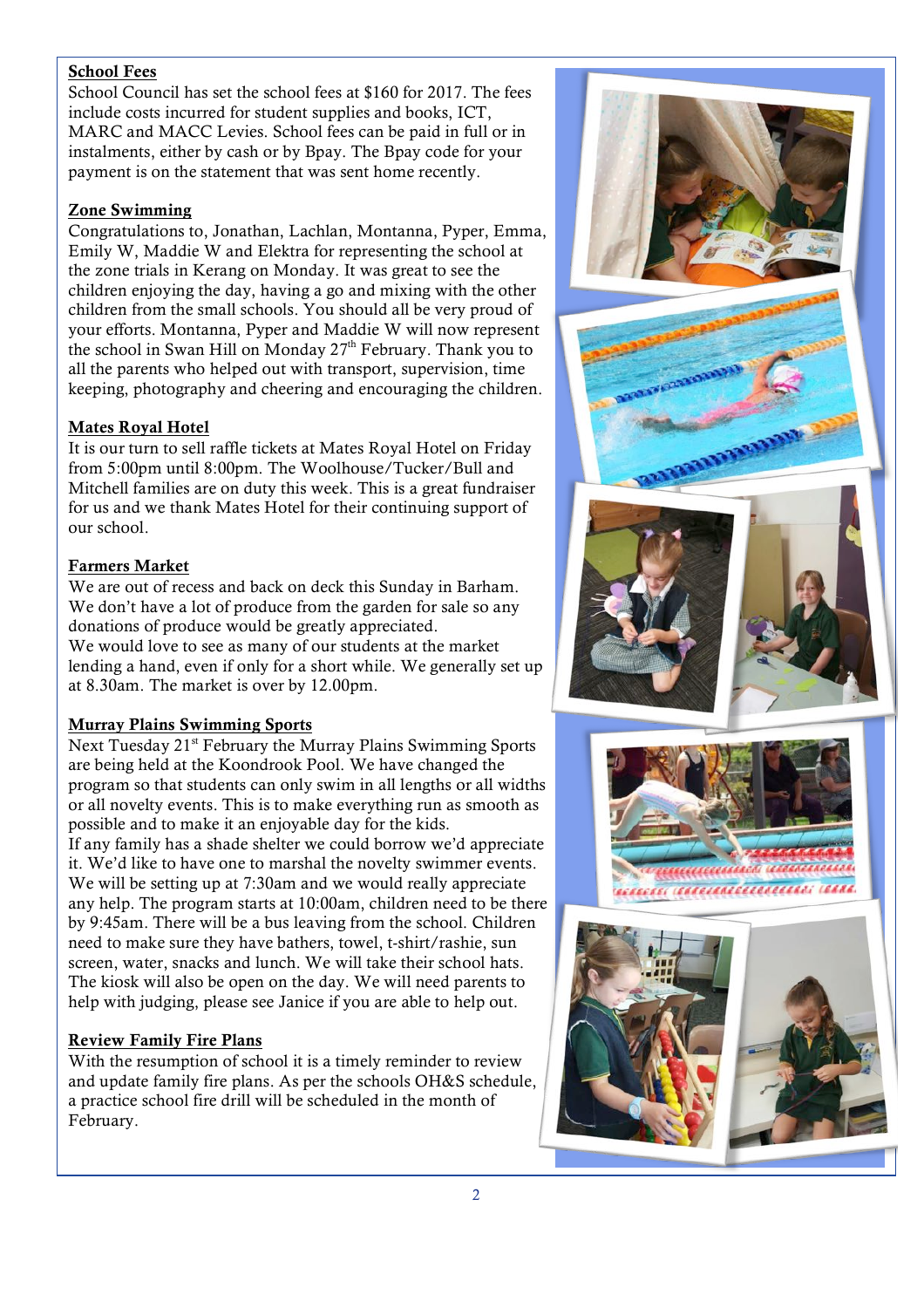#### 4/5/6 News

In the 4/5/6 classroom we have been making our own personal Coats of Arms with our interests and aspirations on them.

We have started working on our first ERP's for the year by listing our interests and making a hanging decoration with information about ourselves on it.

The subject focus for our ERP's is Geography and it will all finish up with an Expo later on.



## **Kids Eye**

#### Welcome to this week's edition of Kids Eye.

On the 27<sup>th</sup> February Montanna, Pyper and Madison W are going to Swan Hill to compete in the Regional swimming because they made it through the Kerang Zone. The people that did go but didn't make it through were Jonathan, Emily, Emma, Lachie and Elektra. They all did a good job. It was very helpful of some parents helping as the timekeepers at the Kerang Zone.

There will be the Murray Plains Swimming Sports on Tuesday  $21^{st}$  February at the Koondrook Pool. There will be a few schools there like Gunbower, Leitchville and Welton. The canteen will be open for use.

By Jonathan and Pyper

#### Camps Schools and Excursion Fund (CSEF)

The Camps, Sports and Excursions Fund (CSEF) provides payments for eligible students to attend camps, sports and excursions. Families holding a means-tested concession card or temporary foster parents are eligible to apply. \$125 per year is paid for eligible primary school students. Please see Judi if you are eligible and all forms need to be returned by *no later than Monday 20th February.* 

#### Year 5/6 Cluster Camp.

Notes were sent home last week. Please send permission notes and medical forms back by Friday 24<sup>th</sup> February.



#### **Mathletics**

Did you know all of our students have access to Mathletics? Mathletics is an online program that can be accessed at home to reinforce and extend students mathematical knowledge. All of our students are familiar with this program and regularly use it at school. Please note there is no personal cost associated with this program for families.

#### **Week 3 – Ask them**



Involving kids in the decision about what exercise they want to do is a great way to get them interested. It can be easy to pressure your child into sports you enjoyed at their age without taking their own interests, skills and capabilities into account. Sitting down together and having a good discussion about sports they want to play or extra-curricular activities they'd like to join is a good way to start.

#### **Physical Activity Options in Swan Hill**

Did you know there are over 20 different physical activity options for kids in Swan Hill?! These include: little athletics, badminton, basketball, boxing, bowls, canoeing, calisthenics, cricket, dance, football, futsal, gymnastics, netball, pony club, soccer, skate park, swimming and tennis. For details head to www.shdh.org.au/\_literature\_149711/Physical\_Activity \_Option\_for\_Children\_5-12 for all the details or contact Health Promotion on 5033 9337 or hpreception@shdh.org.au for a copy. **\*\***There are probably some of the same or similar activities in our local areas of Koondrook/Barham, Kerang and Cohuna, just see the local Shires for info.